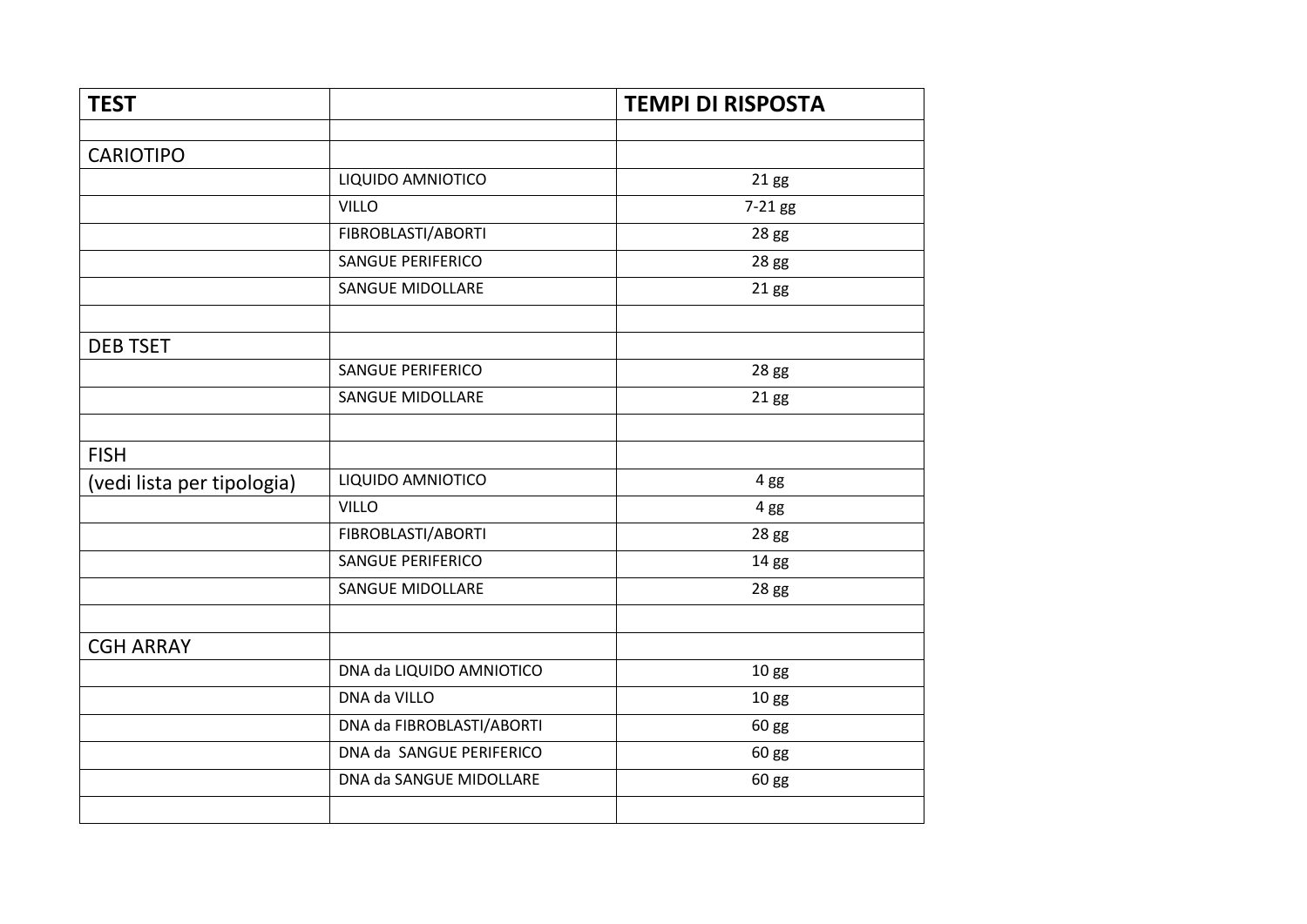| <b>ELENCO FISH</b> |                                     |                                    |
|--------------------|-------------------------------------|------------------------------------|
|                    | FISH con sonda alfoide centromerica | MOSAICISMI NUMERICI/TRISOMIE       |
|                    | FISH con sonda PAINTING             |                                    |
|                    | FISH PER SINDROMI DA                | DI GEORGE (SONDA D22S75 e TUPLE1)  |
|                    | MICRODELEZIONE                      |                                    |
|                    |                                     | VCFS (velo-cardio-facial syndrome) |
|                    |                                     | DI GEORGE II (CROMOSOMA 10)        |
|                    |                                     | 22q- syndrome (ARSA)               |
|                    |                                     | PRADER-WILLI (sonda SNRPN; UBE3A,  |
|                    |                                     | D15S10, GABRB3)                    |
|                    |                                     | ANGELMAN                           |
|                    |                                     | <b>WILLIAMS-BEUREN</b>             |
|                    |                                     | SMITH-MAGENIS                      |
|                    |                                     | MILLER-DIECKER                     |
|                    |                                     | SINDROME DI WOLF HIRSCHHORN        |
|                    |                                     | <b>SINDROME KALLMAN</b>            |
|                    |                                     |                                    |
|                    | FISH CON SONDE LOCUS SPECIFICHE     |                                    |
|                    |                                     | <b>SRY</b>                         |
|                    |                                     | REGIONE CRITICA SINDROME DI DOWN   |
|                    |                                     |                                    |
|                    | FISH CON SONDE EMATO-               |                                    |
|                    | <b>ONCOLOGICHE</b>                  |                                    |
|                    | <b>MIELOMI MM</b>                   | LSI D13S319 (13q14.3) /LSI 13q34   |
|                    |                                     | LSI IGH                            |
|                    |                                     | <b>TP53</b>                        |
|                    |                                     | LSI 13q34                          |
|                    |                                     | LSI 13 (RBI)                       |
|                    |                                     |                                    |
|                    | LEUCEMIA LINFATICA CRONICA LLC      | p53/LSI ATM and LSI D13S319/LSI    |
|                    |                                     | 13q34/CEP12                        |
|                    |                                     |                                    |
|                    | LEUCEMIA MIELOIDE CRONICA LMC       | LSI BRC/ABL                        |